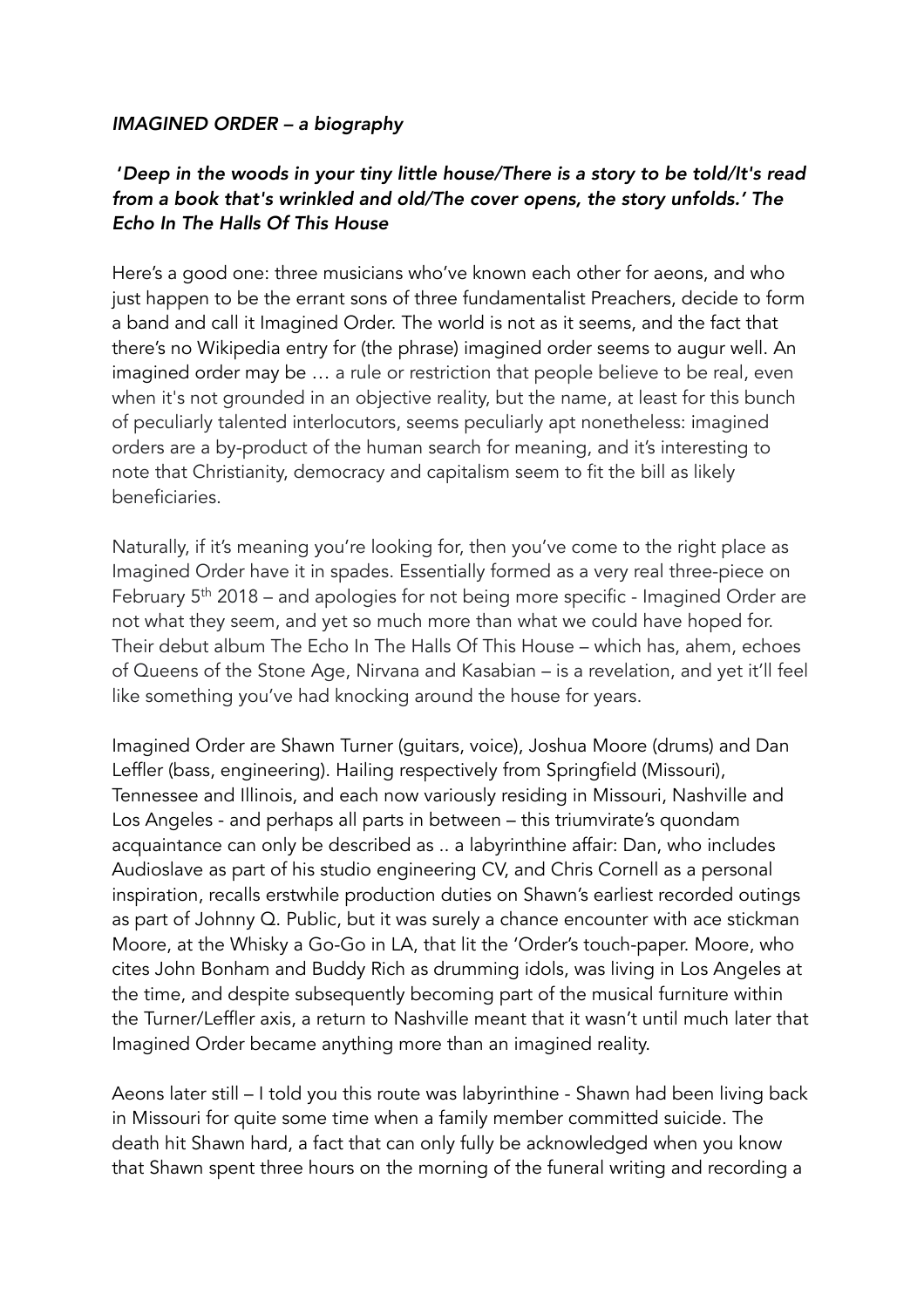song which he proceeded to take to the funeral so he could play it for the amassed throng of mourners. The song may have marked the point when Imagined Order were born, but it surely meant much more than this: Shawn had been in a dark enough place already without confronting such extraordinary trauma, but the song somehow came to represent his own truth, and a way of dealing with the demons that had haunted him for many years.

Fast forward to the here and now, and you hear these demons surfacing on songs like Never Had A Chance – "Tuesday morning/Late for work/I'm going to kill myself today/Start the car/Let the motor turn/Fill the room/With exhaust and fumes" – Ora – "It's inside of you/killing you/bleeding through/all of you" – and Champagne – "I would do anything/to save you from the hurt that's hurting me/I've tried everything/ But I can't stop the hurt in me/and it's hurting you/and killing me." Best of all is Leprosy – featuring Angie Turner on vocals – a song inspired by the memory of Shawn and Angie's father yelling that Angie would contract leprosy if she left the house and disobeyed his orders. Correspondingly, Shawn remembers road trips in which his father would stop the car outside a church, before interrupting the service in order to proclaim, "God wants me to speak." Four hours later, the family would be on their way, but it's hard not to believe that events like this – as well as memories of Shawn's father standing over him, shouting "God is disgusted with you" surfacing as lines like 'God decides/what you see/when we see/what we see/ inside of you' in the aforementioned Ora – didn't somehow over-egg life's pudding.

Commendably enough, Shawn didn't deal with all this familial disorder by building a church; instead, he went one better, and built a studio. That studio deep in the heart of Missouri and called The Black Palace (natch), was the venue for that fateful first meeting as Imagined Order, although it was a conversation between Shawn and his wife – "there's an echo in the halls of this house" – that threw up the album title. And when Shawn heard about the plight of Mohini, a regal white tiger kept in captivity, he knew he had to retell the story somehow: the tiger spent many years pacing restlessly back and forth in the cramped quarters afforded by her twelve-bytwelve foot-cage (with iron bars and a cement floor) as part of Washington DC's National Zoo; eventually she was given several acres of hills and trees to explore, but she wasn't interested and lived out the rest of her days pacing around in a corner until an area twelve-by-twelve-feet was worn bare of grass; the image of the tiger crouching behind the bars is used as the artwork for the album and would come to represent Shawn's view of reality; even when we are free, we are still somehow held captive.

Of course, all of this wouldn't matter one jot, if the music wasn't so fucking special: Shawn's voice has been described by Josh Homme as "idiosyncratic, tonally different and emotive" and it's hard not to disagree: on Imagined Order (the song) one is reminded of the plaintive cries of Thom Yorke or Ozzy Osborne as Shawn